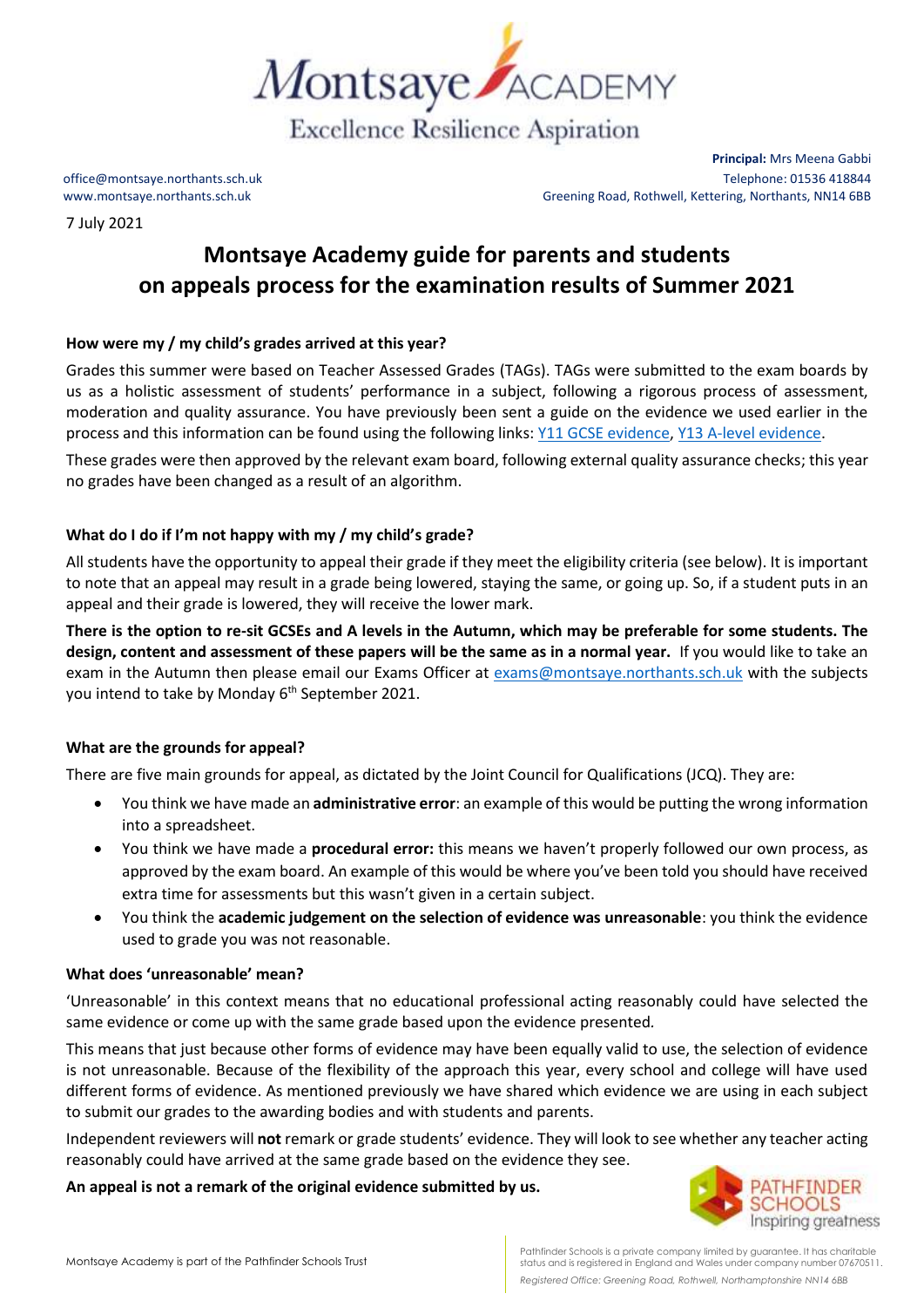

# **What will be the outcome of an appeal?**

At either stage of the appeals process (see 'What are the two stages of an appeal?' below), a student's grade may go up, stay the same, or go down. When placing an appeal, the student will have to sign a declaration saying that they accept the fact their grade may go down and they may get a lower grade than their original TAG.

## **What's a priority appeal? (Y13 only)**

Priority appeals will be handled more quickly than other appeals, where possible before UCAS's advisory deadline of 8 September 2021.

Priority appeals are only open to **A level students starting university this autumn, who have missed out on the conditions of their firm or insurance offer**.

If you decide not to confirm a firm conditional offer and to go through clearing instead, JCQ cannot offer you a priority appeal.

JCQ cannot offer priority appeals for GCSE students.

When making a priority appeal, students will have to include their UCAS number so it can be confirmed that it is a genuine priority appeal.

## **What should I do if I don't get into my first choice of university?**

#### Don't panic!

Speak to Mrs Jones or Mrs McNish about your options. You may wish to go through Clearing, or sit the autumn exams or summer exams next year to try to improve your grade.

If you are going to appeal your grade, you must let your university know you are appealing. They will then let you know whether they will hold a place for you pending the outcome of an appeal (note that universities are not obliged to hold a place for you; this is at their discretion).

## **What should I do before appealing?**

Students must read the JCQ Student and Parent guide before appealing, which will be available on the JCQ website by results days, *there will also be a link on our website.*

We may not be able to offer as much advice and guidance on the likely success of an appeal this summer as we would in normal years, as we have already moderated and quality assured all the grades ourselves.

## **What are the two stages of an appeal?**

All appeals, on any of the grounds above, must first go through a **centre review**. At this stage, we will check for any administrative errors, and check that our policies and procedures were followed correctly. Our policy has already been approved by the exam boards, so we are only ensuring that we followed this properly.

The outcome of the centre review will be communicated to students when made.

At the centre review stage, if we find that a grade should go up or down, we will ask the exam board to change it. They will then consider this request.

Following the outcome of a centre review, students may still choose to pursue an **awarding organisation appeal**. They must fill in the form below, which we will then send on their behalf to the exam boards. Students and parents cannot send appeals directly to the exam board themselves – it must come from us.

The outcome of the awarding organisation appeal will be communicated to students when made.